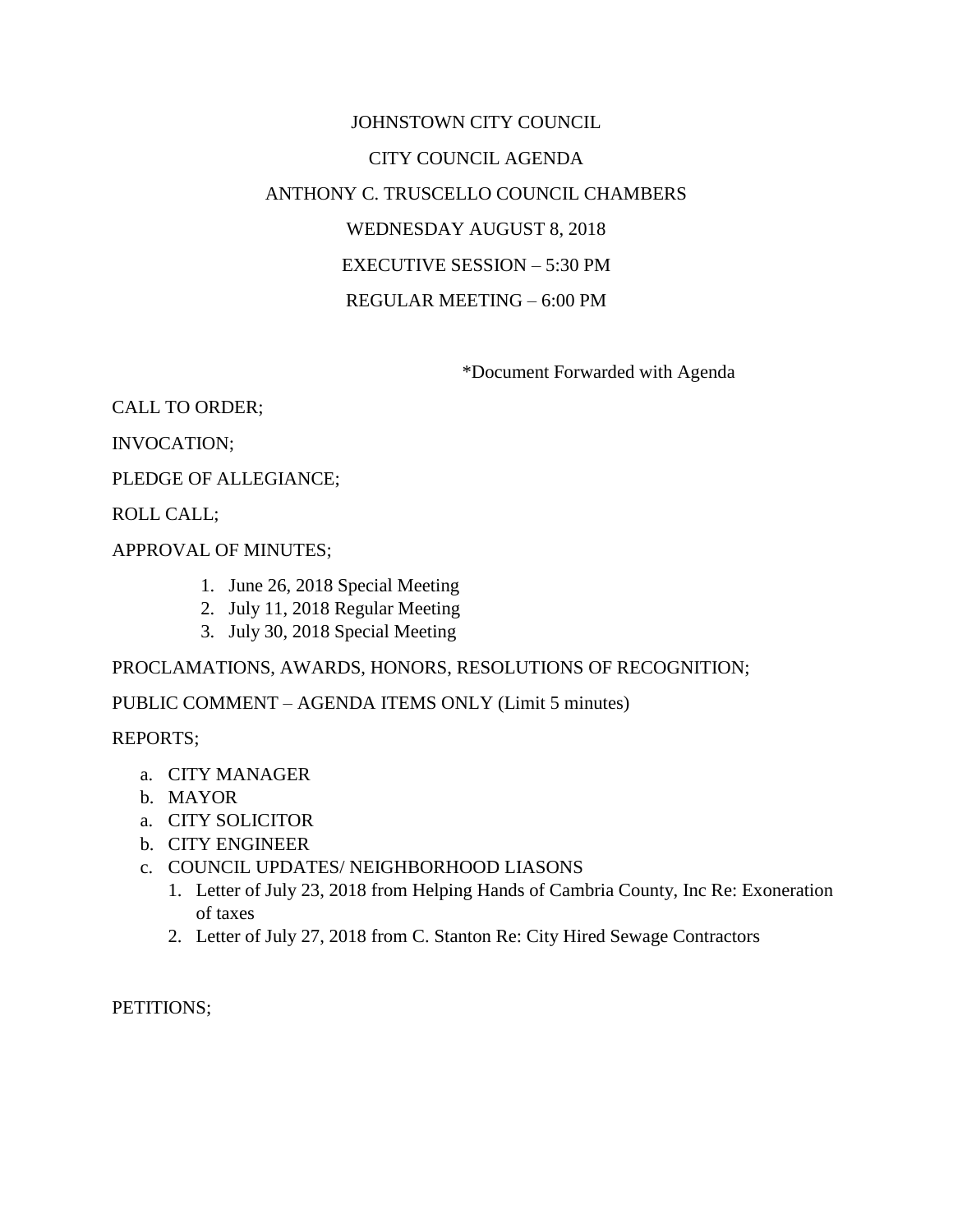## **ORDINANCES FOR FINAL READ**

- 1. BILL NO. 23 OF 2018. AN ORDINANCE OF CITY COUNCIL OF THE CITY OF JOHNSTOWN, PENNSYLVANIA, AMENDING ORDINANCE 5245 PASSED FINALLY ON DECEMBER 13, 2017, AS AMENDED BY ORDINANCE 5250 PASSED FINALLY ON MARCH 15, 2018, AS AMENDED BY ORDINANCE 5253 PASSED FINALLY ON MAY 9, 2018 CITY OF JOHNSTOWN BUDGET TO AMEND THE 2018 BUDGET TO PROPERLY ALLOCATE REIMBURSEMENT FUNDS IN 2018 UDAG BUDGET
- 2. BILL NO. 3 OF 2018 AN ORDINANCE DIRECTING THE CAMBRIA COUNTY BOARD OF ELECTIONS TO PLACE ON THE NOVEMBER, 2018 GENERAL ELECTION BALLOT, FOR THE CITY OF JOHNSTOWN, THE BALLOT REFERENDUM QUESTION FOR CONSIDERATION BY THE REGISTERED VOTERS OF THE CITY OF JOHNSTOWN, WHICH IF RECEIVING A MAJORITY OF THE VOTES CAST, ESTABLISHES A GOVERNMENTAL STUDY COMMISSION, AND FURTHER THE ELECTION OF SEVEN (7) GOVERNMENTAL STUDY COMMISSIONERS DURING THE NOVEMBER, 2018 GENERAL ELECTION, PURSUANT TO THE COMMONWEALTH OF PENNSYLVANIA 53 Pa. C.S.CHAPTERS 29 (Home Rule), 30 (Optional Plans) & 31 (Optional Plans) Home Rule Charter and Optional Plans Law **(Tabled 1-2-18)**
- 3. BILL NO. 21 OF 2018 AN ORDNANCE FURTHER AMENDING ORDINANCE NO. 5152, PASSED FINALLY ON AUGUST 13, 2014, TITLED AN ORDINANCE OF THE CITY OF JOHNSTOWN, CAMBRIA COUNTY, PENNSYLVANIA, ADOPTING A SEWER USE ORDINANCE REQUIRING THE ELIMINATION OF OVERFLOWS, AND FURTHER REQUIRING TELEVISED AND/OR PRESSURE TESTING OF ALL REAL PROPERTY WITHIN THE STRUCTURE LOCATEDTHERON AND REMEDIATION OF ALL PRIVATE SIDE LATERAL LINES FAILING TO PASS SAID TESTS, IN THE EVENT SANITARY FLOWS EXCEED DEP-SPECIFIED DESIGN CRITERIA FOLLOWING PHASE COMPLETION OF CITY SEWER CONSTRUCTION, TO NOW FURTHER AMEND TO DELETE SECTION 2 TITLED UNLAWFUL CONNECTIONS; AND SECTION 15 TITLED PENALTIES, DUE TO LACK OF ENFORCEMENT, AND/OR SELECTIVE ENFORCEMENT AS WAS THE PURPOSE AND INTENT OF Ordinance No. 5152 when passed finally on August 13, 2014. (**Tabled 6-13-18)**

## **ORDINANCES FOR FIRST READ**

1. AN ORDINANCE TO PARTIALY VACATE POPPY ALLEY FROM 143 LORAINE STREET TOWARDS CROYLE STREET TO THE END OF POPPY ALLEY IN JOHNSTOWN, PENNSYLVANIA, AS A PUBLIC THOROUGHFARE\*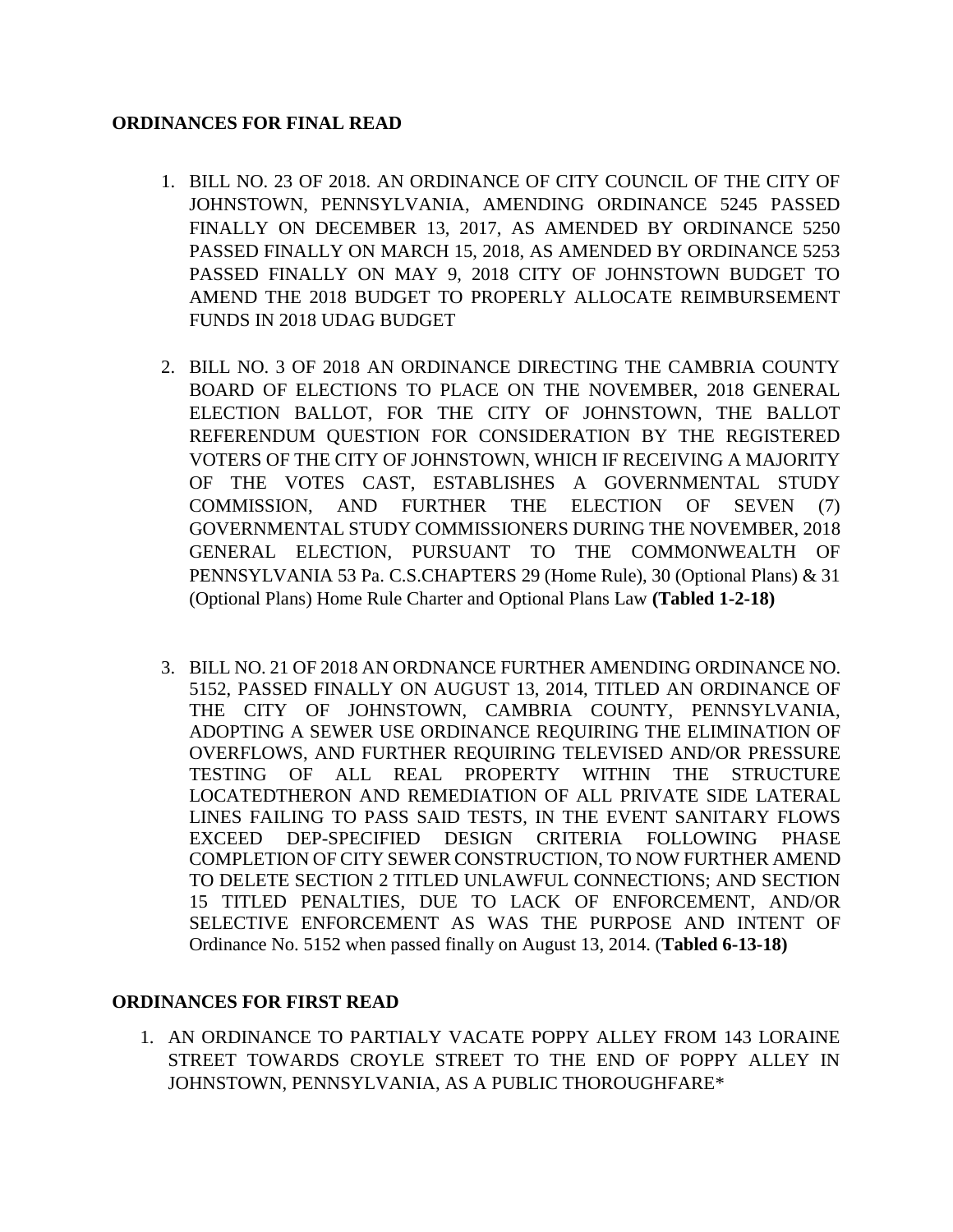## **RESOLUTIONS;**

- 1. A RESOLUTION OF THE CITY COUNCIL OF THE CITY OF JOHNSTOWN, CAMBRIA COUNTY, PENNSYLVANIA AUTHORIZING THE CITY MANAGER TO SIGN A CONTRACT WITH LOCHER DEMOLITION & EXCAVATIING LLC. IN THE AMOUNT OF \$173,310.00 FOR CONTRACT #2018-07, CDBG STRUCTURE DEMOLITION PROGRAM TO DEMOLISH TWENTY-FIVE STRUCTURES THROUGHOUT THE CITY OF JOHNSTOWN.\* **(UPDATED 8/8/18)**
- 2. A RESOLUTION OF THE CITY COUNCIL OF THE CITY OF JOHNSTOWN, CAMBRIA COUNTY, PENNSYLVANIA AUTHORIZING THE CITY MANAGER TO SIGN DOCUMENTS TO ACCEPT 2018 GRANT FUNDING AWARD FROM THE SOUTHERN ALLEGHENIES PLANNING AND DEVELOPMENT COMMISSION (SAP&DC) ON BEHALF OF THE COMMONWEALTH OF PENNSYLVANIA\*
- 3. A RESOLUTION OF THE CITY COUNCIL OF THE CITY OF JOHNSTOWN, CAMBRIA COUNTY, PENNSYLVANIA AUTHORIZING THE CITY MANAGER TO SIGN ALL DOCUMENTS NECESSARY TO EXECUTE, CLOSE, AND COMPLETE A PENNVEST FUNDING OFFER IN THE AMOUNT OF A GRANT OF \$6,993,440 AND A LOAN OF \$3,906,560 AS WELL AS TO PROCEED WITH BIDDING AND EXECUTE ALL NECESSARY BIDDING DOCUMENTS TO AWARD CONTRACTS FOR THE IMPROVEMENTS TO THE INNER CITY SEWER SYSTEM IN THE KERNVILLE AREA OF THE CITY OF JOHNSTOWN.\*
- 4. A RESOLUTION OF CITY COUNCIL OF THE CITY OF JOHNSTOWN, PENNSYLVANIA AUTHORIZING THE CITY MANAGER TO SIGN ALL DOCUMENTS NECESSARY TO EXECUTE AN AGREEMENT WITH LIBERONI, INC. AWARDING CONTRACT 2018-04 FOR THE CONSTRUCTION OF THE BROAD STREET INTERCEPTOR LATERAL REHABILITATION PROJECT\*
- 5. A RESOLUTION OF THE CITY COUNCIL OF THE CITY OF JOHNSTOWN ACCEPTING THE CODIFICATION OF ORDINANCES UPDATED FOR THE PERIOD OF JANUARY 2017 THROUGH DECEMBER 2017\*
- 6. A RESOLUTION OF THE CITY OF JOHNSTOWN, PENNSYLVANIA, SUPPORTING A PETITION TO THE PENNSYLVANIA LIQUOR CONTROL BOARD (BOARD'S) BY THE OWNER OF THE PROPERTY KNOWN AS 80 BRIDGE STREET FOR THE EXEMPTION TO THE CITY OF JOHNSTOWN'S NOISE ORDINANCE FOR THE BOARD'S REGULATIONS.\*